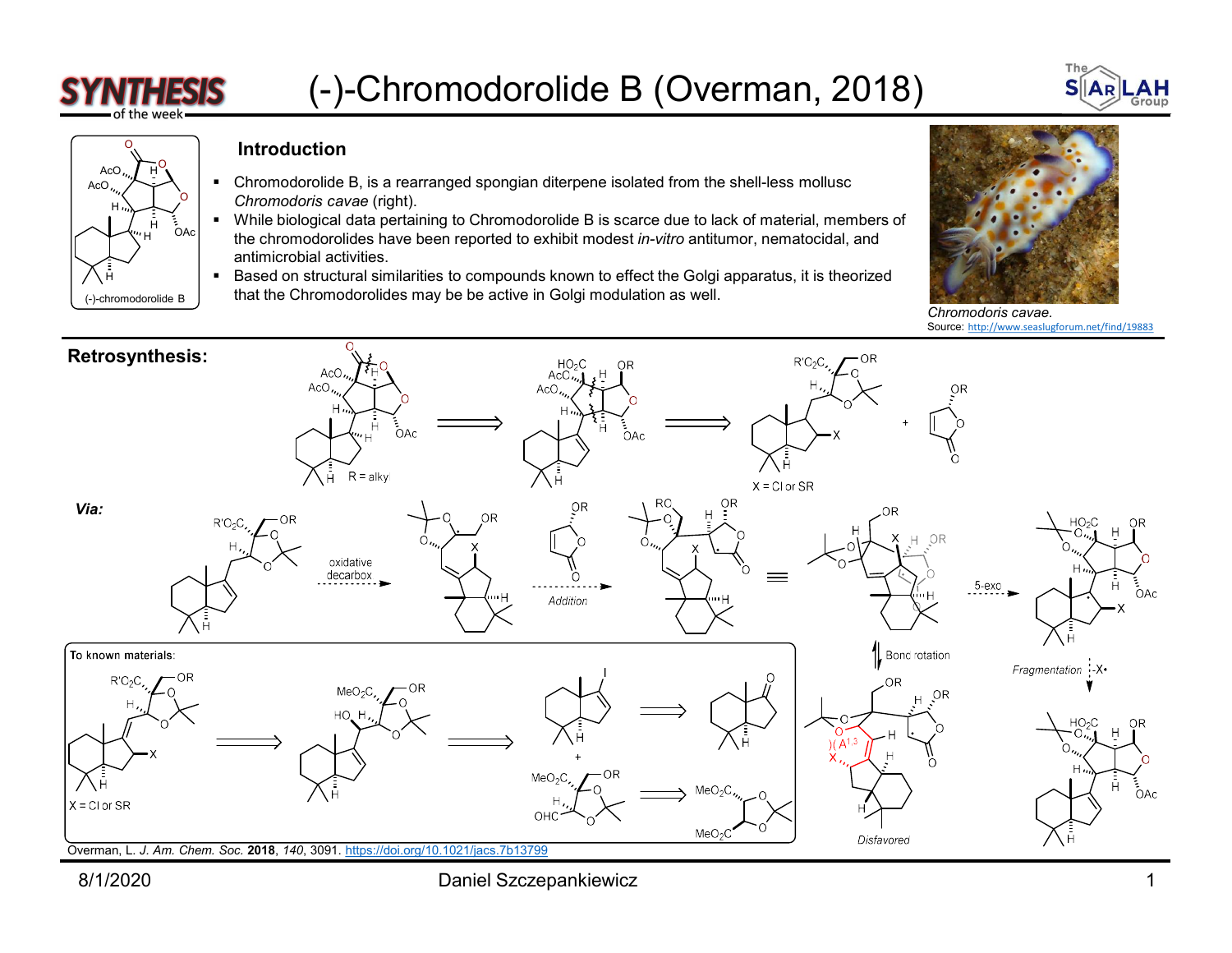

Overman, L. J. Am. Chem. Soc. 2018, 140, 3091. https://doi.org/10.1021/jacs.7b13799